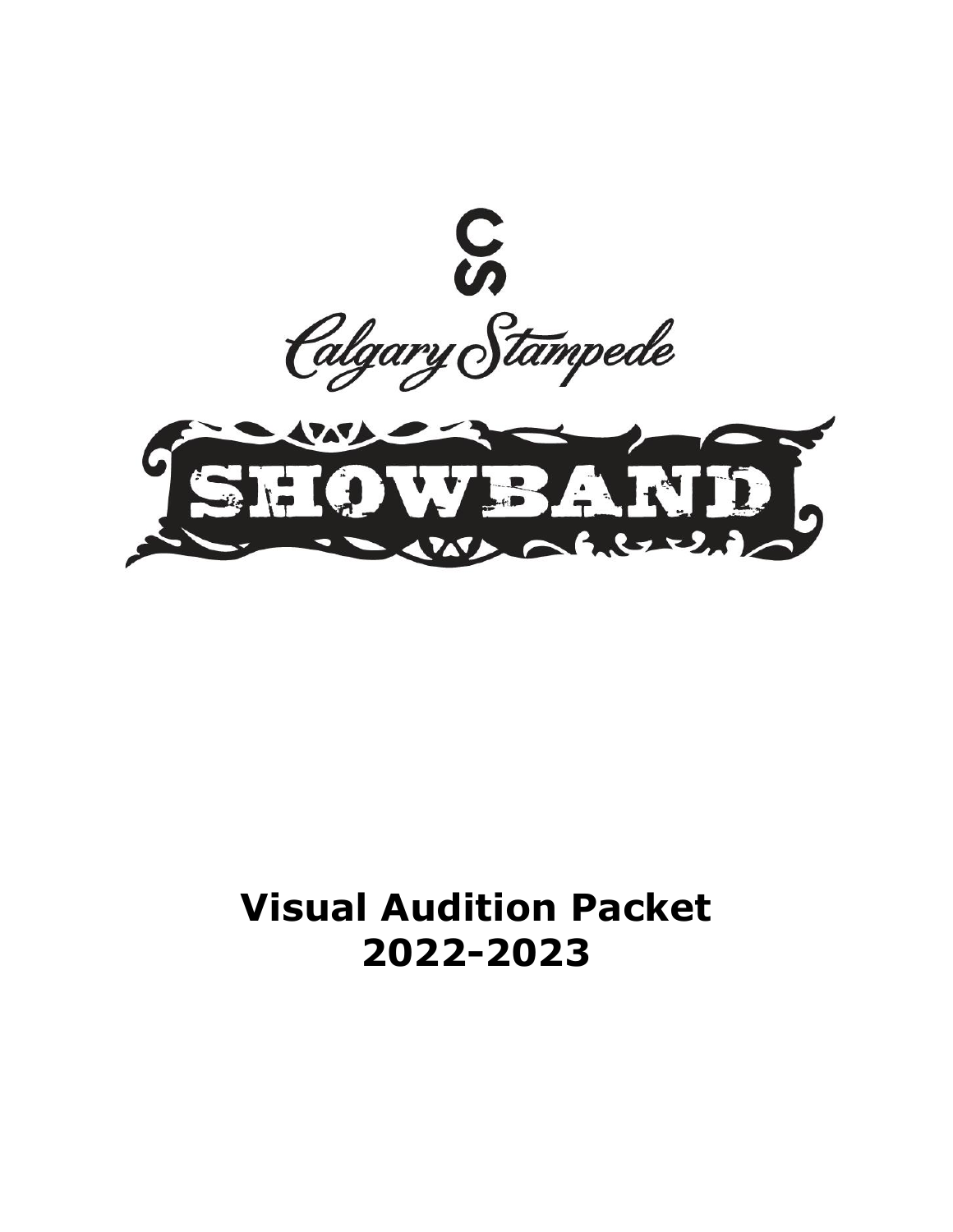

The Stampede Showband Visual Audition is an assessment of your ability to apply yourself to new visual exercises.

While no experience is required, the audition process does take into consideration your potential to learn on-the-go and execute a new skill within a short timeframe. During this process you will be given a high-level overview of the Showband's visual program and will be assessed on your ability to take in the information and perform it. Considerations are made for those who have never marched before, as well as those with previous experience.

**Time permitting** you will learn and execute the following visual responsibilities during the audition process:

- Physical fitness\*
- Basic dance movement patterns
- Execution of performance quality throughout movement
- Marching technique at different tempos
- Ability to learn and execute Instrument Actions
- Willingness to commit and try new things

*\*Marching band is inherently a physical activity and the Showband requires individuals to meet a very modest minimum standard.*

### **Please bring the following items to your visual audition:**

- Running Shoes
- Comfortable workout appropriate clothing (i.e., no jeans, skirts, etc.)
- Water bottle
- Your instrument (members will be provided with Marching Instruments when necessary)

It is the Showband's goal that you enjoy your visual audition experience. Have Fun! If you have any questions at any time, please don't hesitate to contact the band office at 403.261.0277 or [youthprograms@calgarystampede.com](mailto:youthprograms@calgarystampede.com)